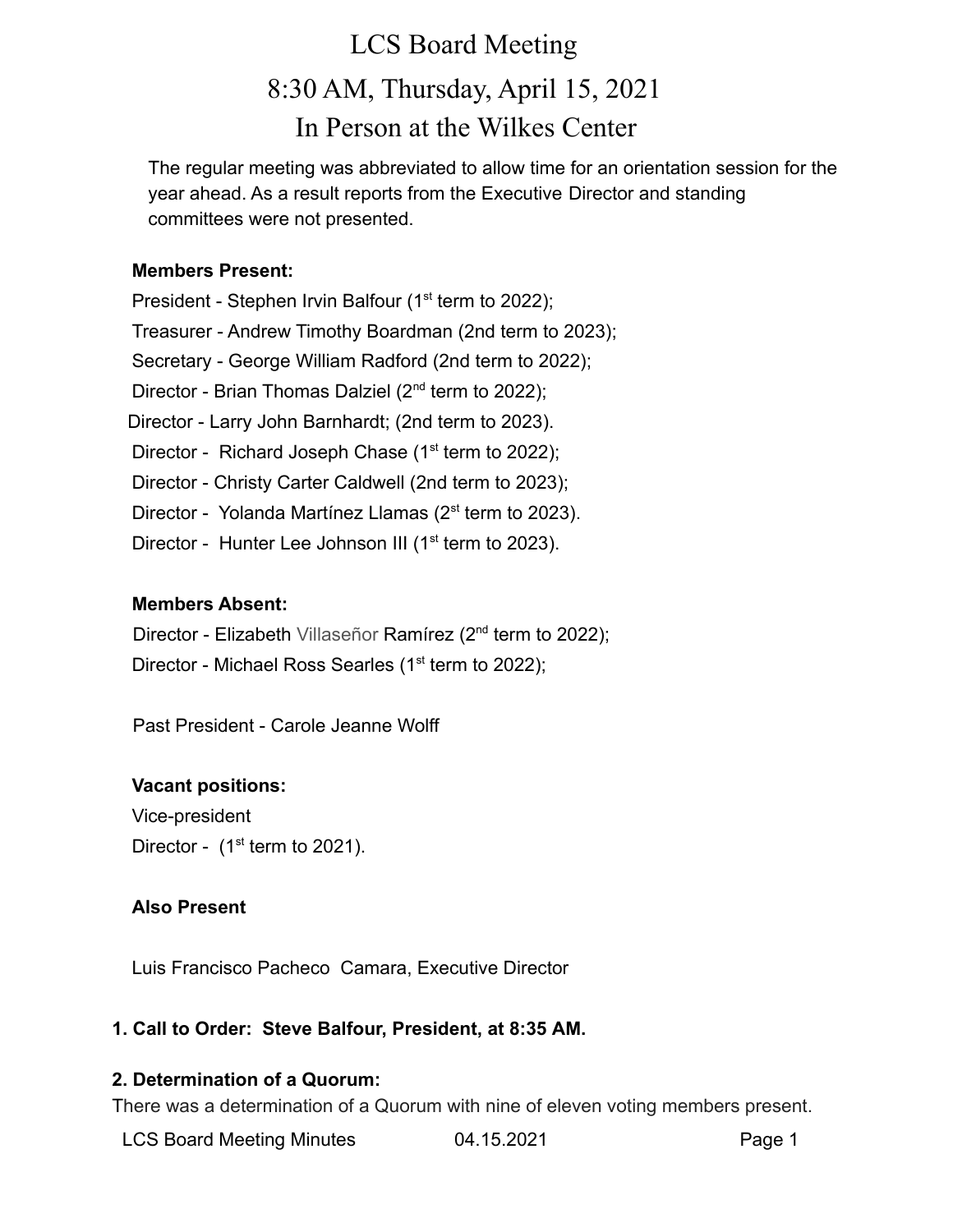# LCS Board Meeting 8:30 AM, Thursday, April 15, 2021 In Person at the Wilkes Center

#### **3. Adoption of Agenda:**

**Motion:**. M/S/C George Radford/Larry Barnhardt to approve the April 15th, 2021 agenda. The Board unanimously approved. **Motion carried.**

### **4. President's Report: Steve Balfour**

- The Molinari property appears to be on the market. LCS's approach to acquiring the property will be discussed as part of the Orientation Session following the meeting.
- Health and Safety issues on campus are an issue and will also be covered in the following Orientation Session.
- Concerts in the Park and Open Circle continue to operate successfully.
- Shelley Huerta Moncisvais, our Auxiliary Bookkeeper turned in her resignation on March 12. Vanessa Castañeda Rodriguez has been hired to replace her and will start April 16.

#### **5. Secretary's Report: George Radford**

The Minutes of the Board Meeting on March 11th, 2021.

- **Motion** M/S/C George Radford/ Tim Boardman to approve the minutes of the March 11th, 2021 Board meeting. The Board unanimously approved. **Motion Carried.**
- **●** The AGM Minutes of August 20, 2020 were delivered to Bancomer for updating over two months ago. Two email queries to the Branch manager have not been answered. George Radford will follow up with a visit with the branch manager.
- **● Motion** M/S/C George Radford/ Tim Boardman to approve the minutes of the General Assembly held on March 16th, 2021.The Board unanimously approved. **Motion Carried.**

# **6. Treasurer's report:** Tim Boardman, Treasurer.

Regular monthly reports are not available due to processing problems. Up-to-date reports will be available for the next Board meeting in May.